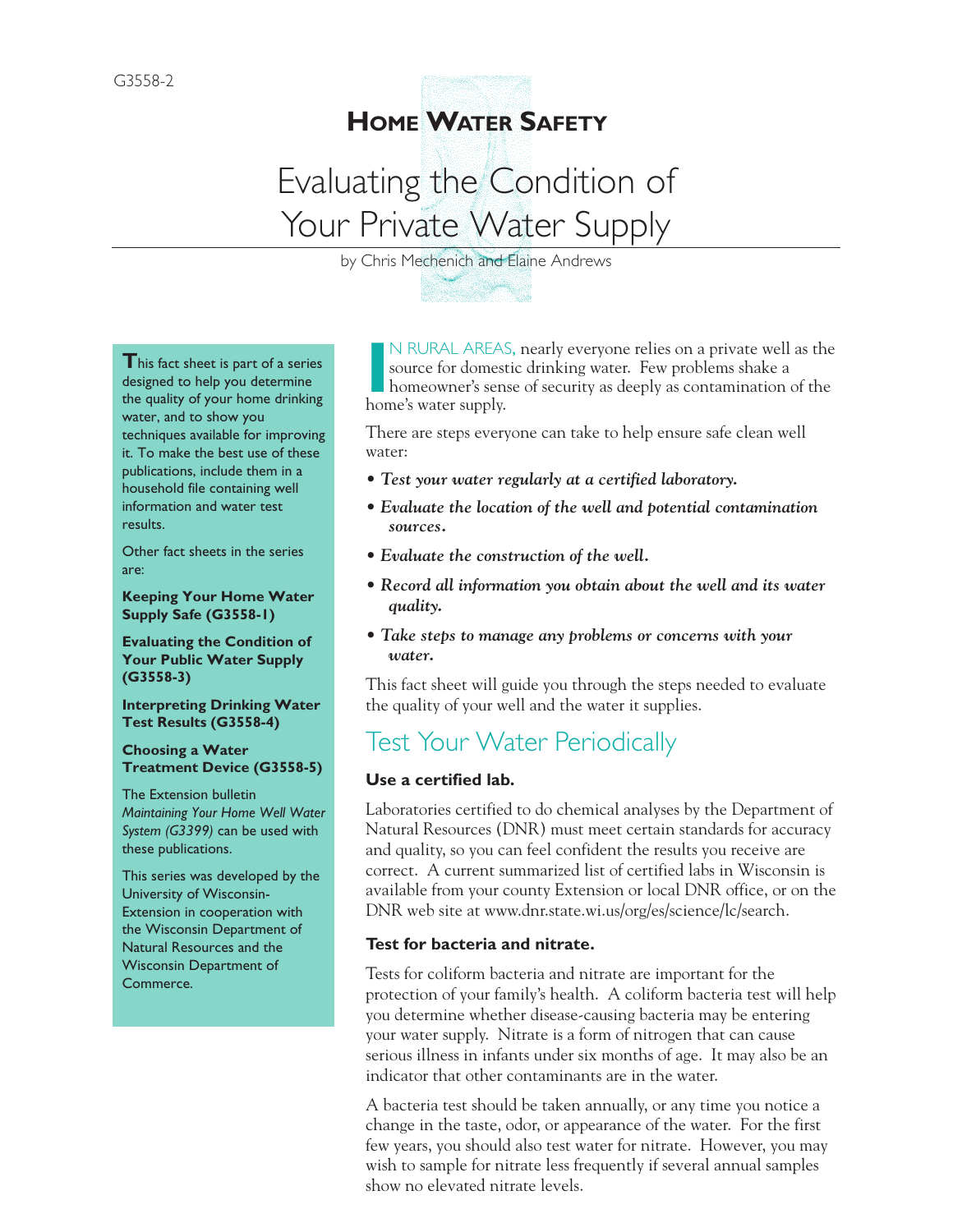### **RECOMMENDED INITIAL SCREENING TESTS FOR A PRIVATE WELL**

ALKALINITY - Measurement needed to determine corrosivity.

BACTERIA - Coliform bacteria are usually not harmful, but indicate the possible presence of disease-causing bacteria from human or animal waste.

CHLORIDE - High concentrations of chloride often indicate contamination by a septic system, a landfill, fertilizer, or road salt.

CONDUCTIVITY - Measures the ability of water to conduct an electrical current; can be used to signal the presence of contaminants.

COPPER - Can be leached into water from copper pipes and can represent a significant health threat.

CORROSIVITY - A combination of several tests that indicates the tendency for water to corrode plumbing, or for lime deposits to form in pipes.

HARDNESS - Helps determine the need for water softening; also influences corrosivity.

LEAD - Can be leached into water from lead pipes or solder and can represent a significant health threat.

NITRATE - Nitrate is a form of nitrogen that can dangerously reduce the amount of oxygen in the blood of infants under six months old. Nitrate, introduced into groundwater by humans, is a common contaminant, and often indicates the presence of other contaminants.

pH - This test indicates water's acidity and helps determine if it is corrosive to plumbing.

*More information on these initial tests can be found in* Testing Your Drinking Water and Interpreting the Results *(G3558-4).*

#### **Run initial screening tests.**

Other tests are important when you first construct or become the owner of a well. A good initial set of tests for a private well includes hardness, alkalinity, pH, conductivity, chloride, lead and copper. In areas of coarse sandy soils, thin soils over fractured crystalline (granite-type) bedrock, or where water is naturally soft, calculating a corrosivity index is also important. These tests will provide information about potential health or aesthetic problems with your water. They will also help you determine whether you need further testing. The lead and copper tests may provide information about hazards originating in your home plumbing. *Interpreting Drinking Water Test Results (*G3558-4), provides a more detailed explanation of the recommended initial screening and annual tests.

More extensive testing may be appropriate if problems are found in the initial testing or if you live near a potential contamination site. In agricultural areas, high nitrate levels might indicate a need for pesticide testing. Near industrial sites or landfills, or underground storage tanks, testing for volatile organic compounds (VOCs) or heavy metals may be appropriate. See Table 1 for possible contaminants from a variety of sources.

Your county Extension office, county health department, or Department of Natural Resources district water supply specialist can also advise you about appropriate tests for your water supply. In addition, the DNR may provide free testing for your water if there are known hazards in your area. DNR may already have results from tests on nearby wells, which could reduce the need for further tests on your well water.

The cost of testing annually for bacteria and nitrate ranges from \$18 to \$30. The cost of the other initial tests recommended in this section will add an additional \$10 to \$50 to your cost. More complex analyses for pesticides or volatile organic compounds (VOCs) may cost hundreds of dollars. Analysis for VOCs should be considered once for each well, especially if problems are discovered in the initial testing; specific symptoms (such as a solvent odor) are noted; or there is a known source of these contaminants in your area.

# Evaluate the Location of Your Well and Potential Contamination Sources

Water testing is not enough! A water test provides only a snapshot of today's water quality. However, groundwater quality can change over time. To ensure good water quality for the future, you must be sure that your well is both properly constructed and is located a safe distance from sources of contamination.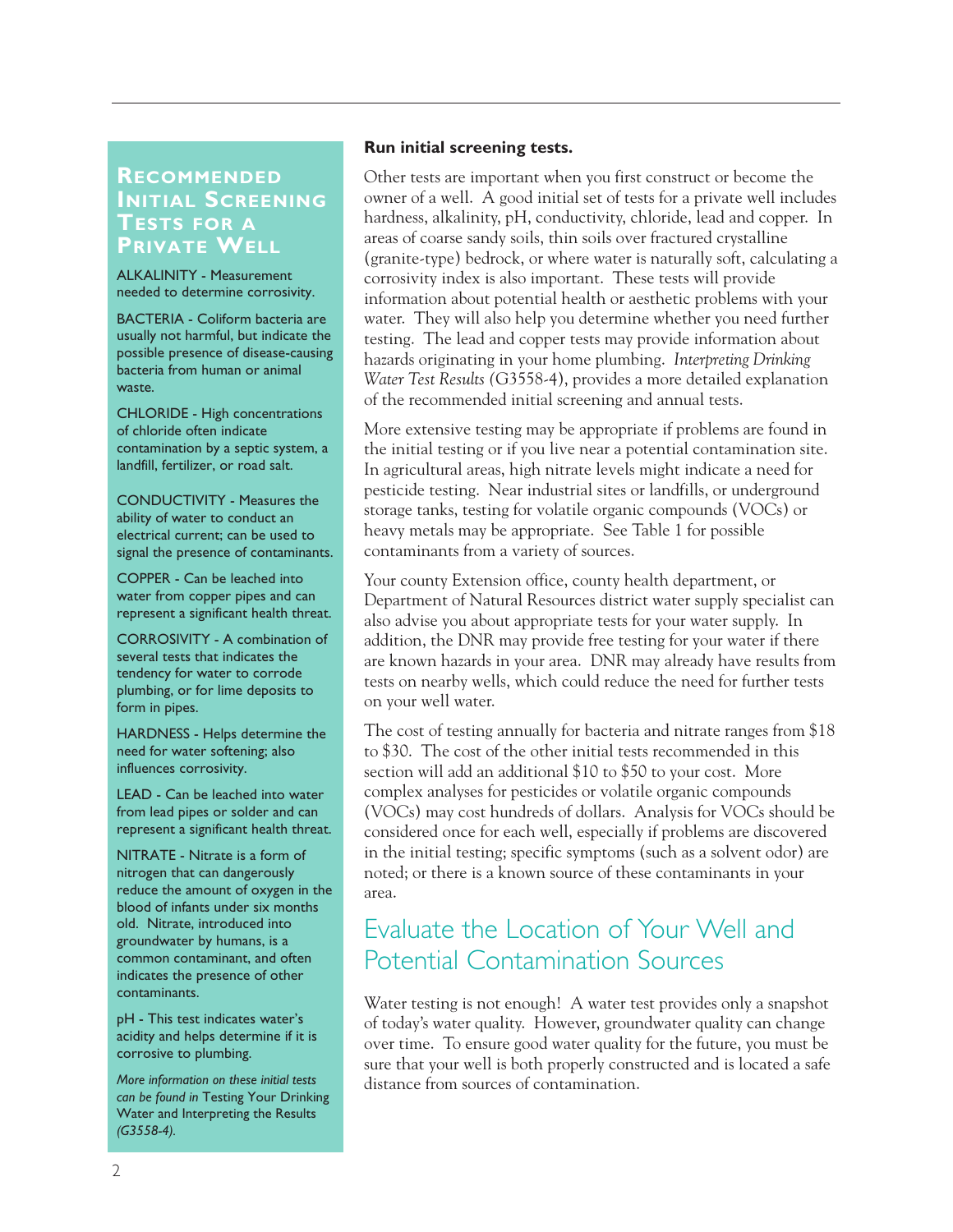### TABLE 1 **POTENTIAL GROUNDWATER CONTAMINATION SOURCES**

| <b>Activities</b>                                                                                       | Minimum Required Separation<br>Distances from a Well | <b>Possible Contaminants or</b><br>Indicators (test first for those<br>in blue)          |
|---------------------------------------------------------------------------------------------------------|------------------------------------------------------|------------------------------------------------------------------------------------------|
| Farming<br>Cropped fields                                                                               | 100 ft.*                                             | Nitrate, pesticides (atrazine)                                                           |
| Livestock facilities                                                                                    | 50 ft. (25 for some facilities)                      | Nitrate, coliform bacteria,<br>TOC, COD                                                  |
| Industrial sites<br>manufacture, mixing, loading<br>and storage                                         | 250 ft.*                                             | VOCs used, produced or stored<br>on site                                                 |
| Landfills                                                                                               | 1200 ft.                                             | Iron, chloride, COD or TOC,<br>VOC, heavy metals, pH,<br>ammonia, conductivity           |
| <b>Mining of Metals</b>                                                                                 | 1200 ft.*                                            | pH, metals being mined,<br>corrosion index, acidity, sulfates                            |
| Pesticide<br>mixing, loading or storage                                                                 | 100 ft.*                                             | specific pesticides used in<br>operation                                                 |
| Salt storage                                                                                            | 250 ft.                                              | Chloride, sodium, conductivity                                                           |
| Salvage yard                                                                                            | 250 ft.                                              | VOC, pH, heavy metals,<br>chloride, conductivity, sulfates                               |
| Underground storage tanks<br>(petroleum or chemical)                                                    | 100 ft.<br>25 ft. for home heating tanks             | VOC, fuel or oil components                                                              |
| Wastewater systems:<br>• septic or holding tank<br>• septic absorption field<br>· lagoons, sludge, etc. | 25 ft.<br>50 ft.<br>250 ft.                          | Coliform bacteria, nitrate,<br>chloride, conductivity,<br>ammonia, COD or TOC,<br>sodium |

Abbreviations: **COD**=chemical oxygen demand, or the amount of oxygen needed to oxidize (break down) materials in water. This gives a clue to the amount of organic material present. Organic material contains carbon from living or chemical sources. **TOC**=total organic carbon, or the amount of organic material. It often indicates the degree to which groundwater is contaminated. **VOC**=volatile organic compounds, or synthetic chemical compounds, such as gasoline, paint thinners, solvents or others.

\*Not specifically regulated in Wisconsin; noted distance is closest equivalent.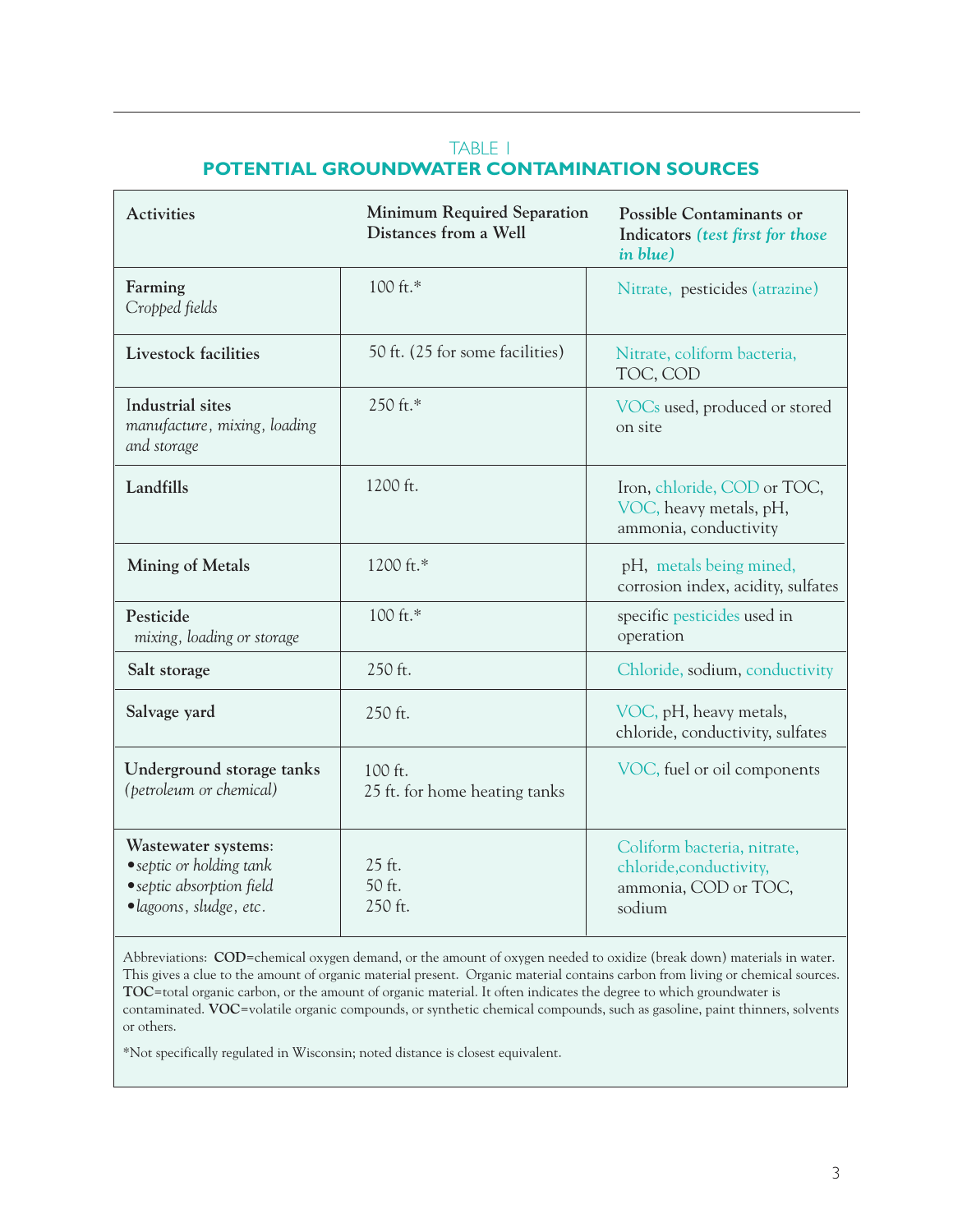#### **SOURCES OF INFORMATION**

#### **Publications**

#### **University of Wisconsin-Extension**

*Maintaining Your Home Well Water System* (G3399) *Improving Your Drinking Water*

*Quality* (G3378)

Available from your county Extension office or Extension Publications, 45 N. Charter St., Madison, WI 53715, toll free: (877)WIS-PUBS (947-7827)

#### **DNR**

*You and Your Well PUBL-WS 002 90 REV.*

*Private Well Construction in Granite Formations PUBL-WS-017 91 REV.*

*Lead in Drinking Water PUBL-DG-015 98 REV.*

*Nitrate in Drinking Water PUBL-WS-001 95 REV.*

*Pesticides in Drinking Water PUBL-WS-007 93 REV.*

*Bacterial Contamination of Drinking Water PUBL-DG-003-2000*

*Iron Bacteria Problems in Wells PUBL-WS-004 85*

*Copper in Drinking Water DG-027 99*

*Radon in Private Well Water WS-036-95*

*Volatile Organic Chemicals in Drinking Water WS-009-89 REV*

*Arsenic in Drinking Water DG-062 00*

Available from DNR, 101 S. Webster St., Madison WI 53707 or DNR regional offices.

**Sources of assistance are listed on the back page.**

#### **Note the distance between your well and potential contaminant sources.**

Whether a well taps into groundwater just below the ground or hundreds of feet deep, the well's location on top of the ground helps determine the safety of the water it produces. A well located too close to a septic system, a livestock yard or a leaking fuel tank runs a much greater risk of contamination than a properly sited well.

Wisconsin has had a well code since the mid-1930s that provides minimum standards for well location and construction. Table 1 provides required separation distances from some potential sources of contamination. Remember that these distances are minimums; you may choose to locate your well even further from these sources. If separation distances are not adequate, either the well or the contaminant source must be moved.

#### **Determine the direction of groundwater flow.**

It's best to locate your well uphill or upgradient from possible contaminant sources. To do so, consider the direction groundwater flows in your area. Flow direction can usually be estimated by remembering that groundwater normally follows surface contours; that is, it flows from areas high on the landscape to low areas such as lakes, streams and wetlands. Special geologic maps give a more accurate picture of groundwater flow direction. These maps have been developed for some counties; check with the county Extension office to see if they are available for your area.

For more information on sources of groundwater contamination and well placement separation distances, see the state well code (Wisconsin NR 812) and the publications listed in the sidebar.

## Evaluate the Construction of the Well

The materials and methods used in the construction of a well affect its ability to keep out contaminants. Poor well design can allow rain or melting snow to carry bacteria, pesticides, fertilizers or other contaminants directly into the well hole. A well that is too shallow, or not cased deeply enough, is at higher risk of collecting contaminated groundwater. Substandard wells should be repaired, reconstructed or replaced by a licensed well driller.

Answering the following questions will help you evaluate the construction of your well.

#### **What type of well is it?**

DRILLED OR JETTED WELLS. Some jetted wells are two inches in diameter. Drilled wells are normally 4 to 8 inches in diameter. The well is normally located outside the home, although some older wells may be found in basements or well pits in the yard.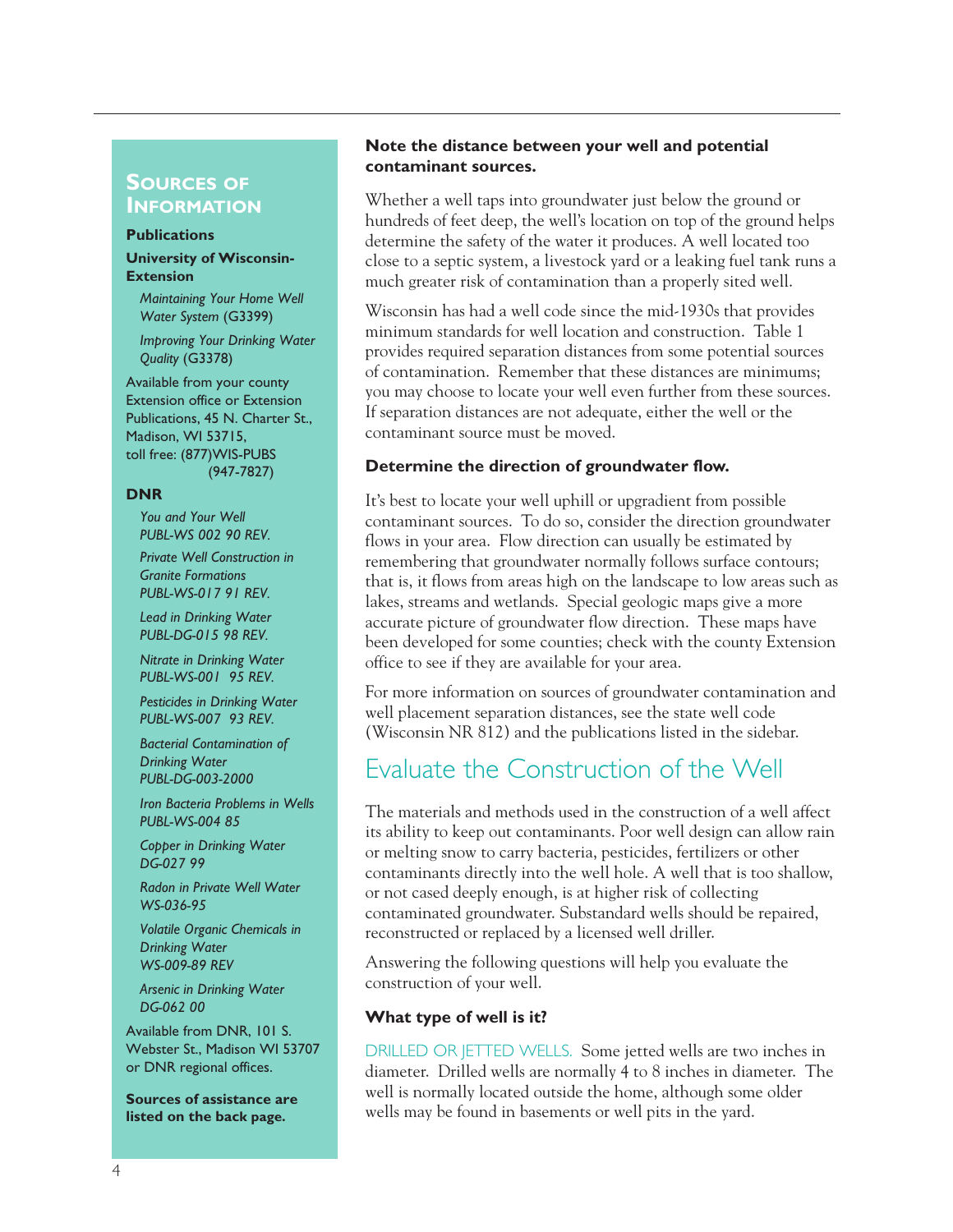

### A TYPICAL DRILLED WELL

For a typical domestic drilled well (see illustration) the well driller installs a steel or plastic pipe called casing during construction to prevent collapse of the borehole. The space between the casing and the sides of the hole is sealed with cement or other materials to prevent surface water (and contaminants) from entering the well hole. In addition, the well installer places a tight-fitting cap over the well to keep out surface water, vermin and insects. (Some wells have pumping equipment instead of a cap at the surface.)

Both the casing and the cap can be visually inspected. There should not be any holes or cracks in the casing where it extends above the ground's surface. If the casing can be moved by pushing against it, there might be a problem with its ability to keep out contaminants. The well cap should be on tight and no wiring should be exposed. If the well has an air vent, it should be tightly connected to the cap or seal, facing the ground and screened to keep out insects.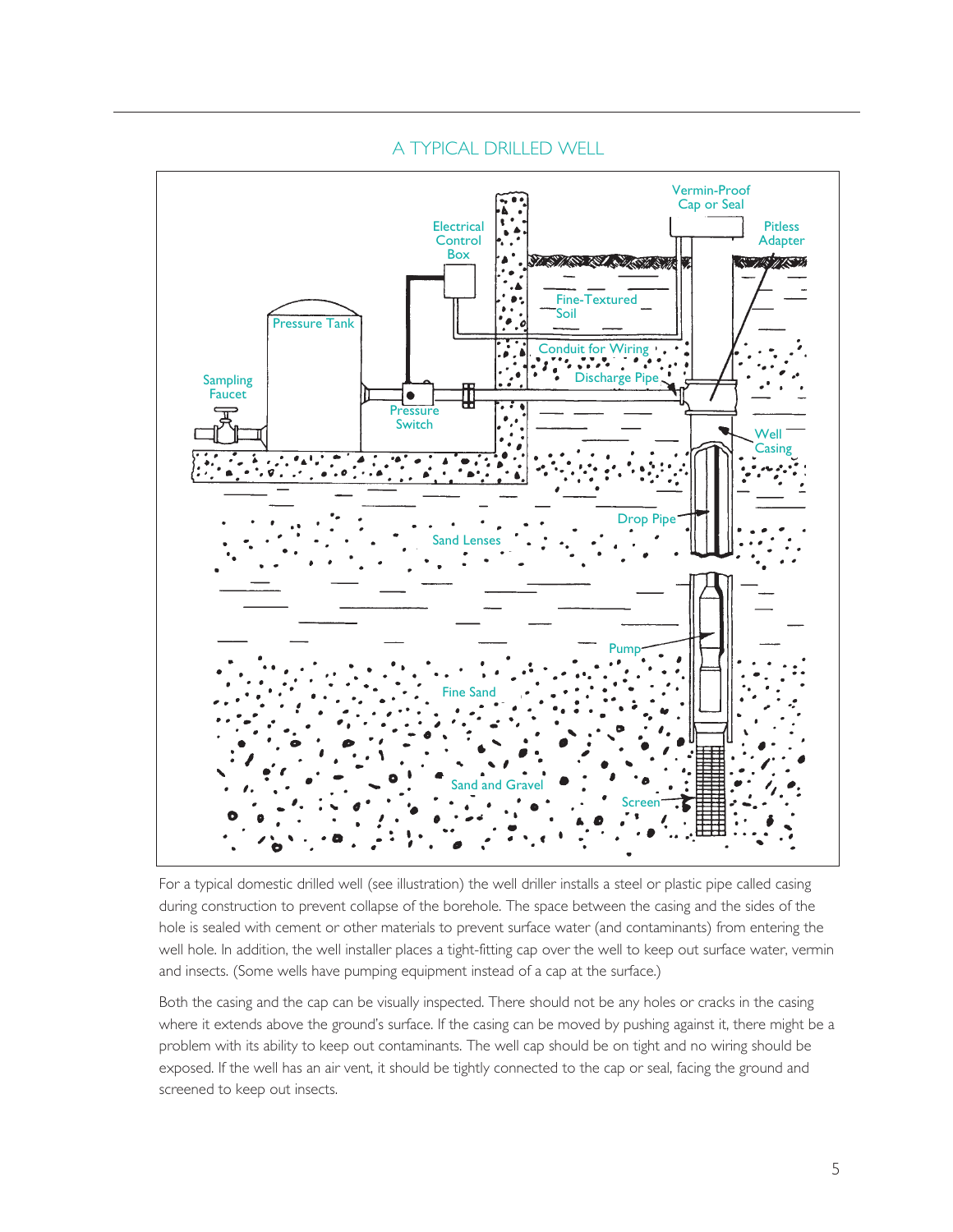### **AVOID PROBLEMS WITH BACK-SIPHONING**

**M**any plumbing system components are protected by air gaps. For example, an air gap between a toilet tank valve and the water level in the tank keeps the tank water from mixing back into the home's clean water lines. Air gaps also protect clothes washers and faucets in kitchens and bathrooms. However, some water lines are not always protected with air gaps (e.g., outdoor faucets with hoses and laundry tubs with hoses).

Cross connections or "backsiphoning" can occur when water pressure drops suddenly as a result of a power outage, burned-out fuse or pump motor, a burst water main or similar interruptions in water pressure. The drop in pressure sets up a siphoning effect in the water line, and dirty water can be sucked back into the clean water lines. Examples of possible cross connections in the home include a garden hose connected to a sprayer filled with pesticides or fertilizer, the drain line from a water softener stuck down into the floor drain, or a laundry tub with a hose dangling down into the tub.

If water pressure in your home water supply system is already low, back-siphoning may occur more readily. Fortunately, back flow prevention devices are available in hardware stores for \$5 to \$20 and are easily installed.

SANDPOINT WELLS (drive point, driven well). These wells are normally small in diameter (two inches or less), less than 50 feet deep, and are feasible to install only in areas of relatively loose soils such as sand. These wells were often installed in basements, but this is no longer a legal construction practice, unless the basement is a "walk out."

DUG WELLS. These wells are often large in diameter (18 inches or more) and shallow (less than 30 feet deep). They collect the groundwater nearest the surface and are frequently contaminated with bacteria. Dug wells are not safe water sources.

#### **What do I need to know about my well?**

DEPTH OF THE WELL. Depth affects both natural and humaninfluenced water quality. Generally, deeper wells are less susceptible to contamination caused by human activities.

DEPTH OF CASING. This tells at what depth water may start to enter the well. In wells drilled into rock, this may be much less than the total well depth.

DEPTH TO WATER. Combined with well depth, this tells you how far your well reaches into the groundwater. (For example, a well 100 feet deep with a depth to water of 90 feet, is using the top 10 feet of groundwater). The top portion of groundwater is often the most contaminated.

TYPE OF GROUT OR SEAL AROUND CASING. A well must be properly sealed to prevent contaminated surface water from running down along the casing and directly into the well.

TYPE OF AQUIFER, OR WATER-BEARING MATERIAL. The aquifer may be bedrock, or sand and gravel. The type of geologic material that holds the water can have a major impact on both expected natural water quality and human contamination potential.

AGE OF WELL. The well casing can deteriorate with time, so older wells may be more susceptible to contamination.

WATER YIELD FROM THE WELL. If water flow is inadequate, it can be inconvenient to shower, bathe or do laundry. It might also be a health hazard if inadequate pressure causes back-siphoning, or flow of contaminated water back into the clean water lines (see sidebar).

Most people would like to have water flowing through indoor taps at about six gallons per minute. However, some wells produce far less than that. With adequate storage capacity either in tanks or in the well casing, a family may be able to manage with a well yielding as little as one gallon per minute. Installing a larger pressure tank or a storage tank may provide some help. However, a better way to provide more water might be deepening the well. Contact a licensed well driller or DNR water supply specialist for advice.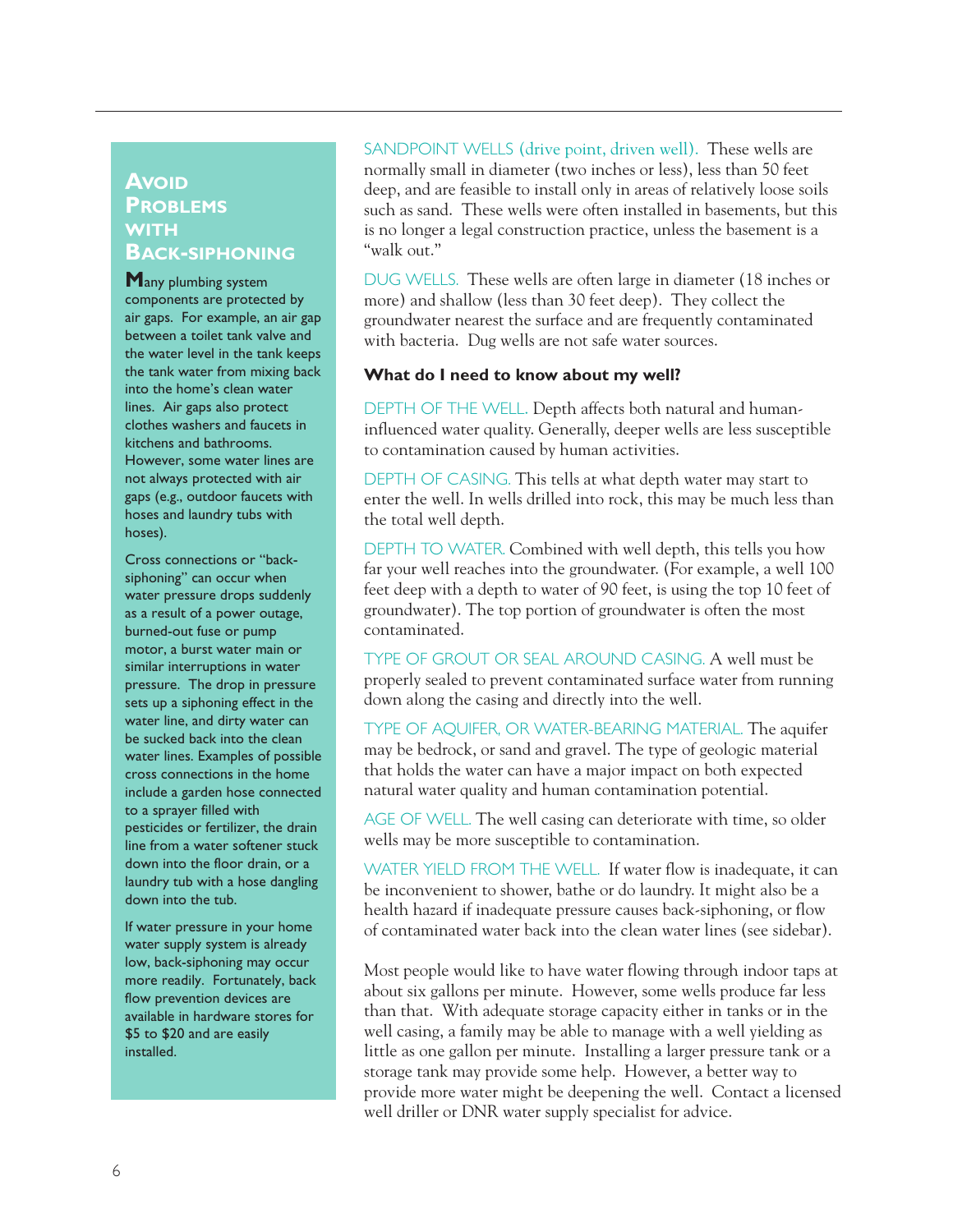#### **Where do I find information about my well?**

DRILLED OR JETTED WELLS: If installed since the 1930s, these wells should have a construction report filed with the state (see sidebar). If the report was accurately completed by the well driller and accepted by the state, the well likely met code requirements at the time it was constructed. However, the code is regularly updated to meet changing conditions, and the well may not meet today's standards. If a report is not available, ask previous owners if they know anything about the well depth and the methods and materials used to construct it.

Compare the information you gather about your well to the code requirements found in the state well code (NR 812) or the DNR publication *You and Your Well*. A licensed well driller or pump installer, or DNR private water supply specialist, can also help you determine whether the well meets the current Wisconsin well code.

SANDPOINT WELLS: A licensed driller is not required for this type of well installation. Records of their location or construction were not required before 1989. Ask the builder or previous owner for information on the depth of the well, the depth to water, and the type of materials used.

DUG WELLS: Normally no records are available on their location or construction. Ask the previous owner for any available information.

# Record All Information You Obtain About the Well and its Water Quality

Good records about well construction, maintenance and test results will allow you (and those who might buy your home in the future) to evaluate water quality changes over time. *Maintaining Your Home Well Water System* (G3399) available from your county Extension office is printed on a file folder that allows you to record and organize well records. Well records should be kept in a safe place along with other important documents such as your deed or mortgage.

# Take Steps to Correct Water Quality Problems

Some water quality problems (such as nitrate or bacteria) pose a health threat and should be corrected immediately. Other water quality problems may simply make the water unpleasant to use. In either case, you may need to do the following to correct these problems:

#### **Replace, repair or reconstruct the well if defects are found in construction.**

Gather information from neighbors about their water quality and well construction. If well replacement becomes necessary, any information they can provide may give you clues about drilling

### **WELL CONSTRUCTION REPORT**

**I**f you do not have a well construction report for your well, it is important to try and locate it. The report contains information about:

- **date of well drilling and the owner at the time**
- **distance of structures such as the septic tank from the well at the time of drilling**
- **diameter and depth of the hole**
- **type of casing and other materials used**
- **type and depth of soil and rock formations**
- **depth of water table**
- **water yield**

If there is a problem with your well water, or if you have concerns about the water, this information is critical. The Wisconsin Geological and Natural History Survey in Madison will try to locate the report for a small fee (\$5.00 in 2000). Call 608/262-7430 to request an order form. You will need the legal description of your property (township, range, section, quarter-section and quarter-quarter section), the year the well was installed or the home was built, and the owner's name at the time, if known.

Reports for wells drilled after 1988 may be found on the DNR web site at www.dnr.state.wi.us/org/water/ dwg/DWS.htm.